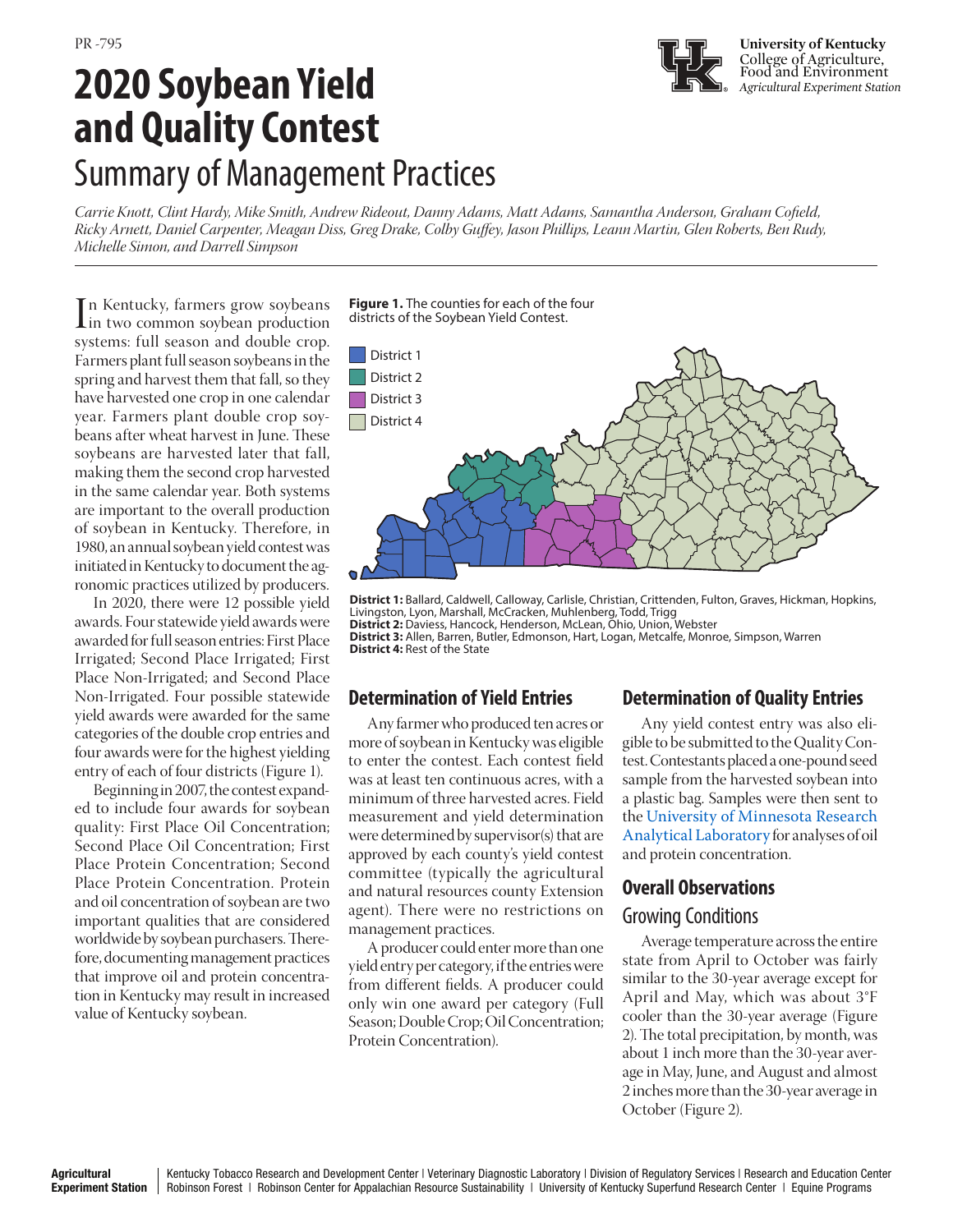

**Figure 2.** Average temperature and precipitation in 2020 and the 30-year average temperature and precipitation across Kentucky.

For District 1, average temperature was similar to the 30-year average for June and September only (Figure 3). April and May were 4°F cooler, October was 2°F cooler, and August was 1°F cooler than the 30-year average (Figure 3). July was 2°F warmer than the 30-year average (Figure 3). Precipitation in District 1 was greater than the 30-year average throughout the growing season except in April (Figure 3).

For District 2, average temperature was less than the 30-year average for all months except July. Precipitation in Dis-<br>
of all full coasen optrios (Table 1) age for all months except April, August, The contest began in 1980: 87.39 bt and September, which were less than the<br>20 season was 30-year average.

was less than the 30-year average in April and May and was greater than average for the rest of the growing season. Precipitation was greater than the 30-year average in June, August, and October, and less than the 30-year average in April, May, and September.

For District 4, average temperature was less than the 30-year average April to June. July was 3°F warmer than the 30-year average and August, September, and October were 1°F warmer than average (Figure 3). Precipitation was greater than the 30-year average throughout the growing season.

### Yield Contest Entries

In 2020, a total of 53 entries were  $\overrightarrow{O}_{\text{If the remain}}$ submitted from 16 Kentucky counties (Table 1; Figure 4). Forty-seven entries were full season soybean, of which ten and Colomby Security and Castrollate in the season soverage. entries were irrigated (Table 2). There were six double crop entries; three of which were irrigated and three that were non-irrigated (Table 3).

trict 2 was greater than the 30-year aver-<br>the contect began in 1980, 87.39 bushels  $\frac{F_{\text{tot}}}{F_{\text{tot}}}$  For District 3, average temperature  $\frac{100+}{\text{cutoff}}$  Ushell  $\frac{100}{\text{cutoff}}$  For the second vext The 2020 yield contest produced numerous contest records. First, it documented the greatest average yield of all full season entries (Table 1) since the contest began in 1980: 87.39 bushels and September which were less than the per acre. Nine entries yielded more than 100 bushels per acre, which was the most 100+ bushel yields ever entered in the was less than the 30-year average in April contest (Table 1). For the second year in a was resolutant the 30-year average in April, the State Champion for a full season entry documented a record low seeding rate (130,000 seeds per acre) for the winning entry. Another record was identified when examining only the state Yield Contest winners for full season soybean; the average yield was 102.16 bushels per acre (Table 5). Finally, for the first time in contest history one operation has won first place for both full season and double crop entries (Tables 4 and 5).

> For the double crop entries, the average yield was 65.66 bushels per acre, with an average seeding rate of about 150,000 seeds per acre. Two of the entries were planted in mid-June and two in late-June (Table 5). The average double crop soybean yield for the 2020 entries ranks fourth greatest in the contest history. The greatest double crop soybean average occurred in 2017 with an average of 70.77 bushels per acre and was followed in 2016

ies and 2015 with 68.16 and 67.07 bushels per  $\frac{1}{2}$  acre, respectively.

Of the remaining entries, four district ucky counties<br>coven ontrict vinners were awarded, regardless of pro-Forty-seven entries<br>wheen of which top duction system (Figure 1). All the district winners were full season soybean; three were planted in early April, and the final one was planted in early June. The average yield was 91.82 bushels per acre with an average seeding rate of about 130,000 seeds per acre (Table 6).

#### Quality Entries

In 2020, twenty-three entries were submitted to the Soybean Quality Contest (Figure 5). Nineteen entries were from full season soybean, and the remaining four entries were double crop soybean (Table 7).

All winning entries of the quality contest were full season soybean that were planted by late May. The winning entries for oil concentration had the greatest oil concentration ever documented in the contest history. The winning entry had an oil concentration of 26.71 percent while the second-place winner had 26.50 percent oil concentration. The previous record for oil concentration was documented in 2016 with 25.97 percent.

The winning entry for percent protein concentration was planted in early April at a seeding rate of 115,000 seeds per acre. It had 41.15 percent protein concentration (Table 8), which ranks third for greatest protein concentration documented in the contest. The greatest protein concentration documented was 41.73 percent in 2016, and last year the second greatest protein concentration (41.34%) was documented.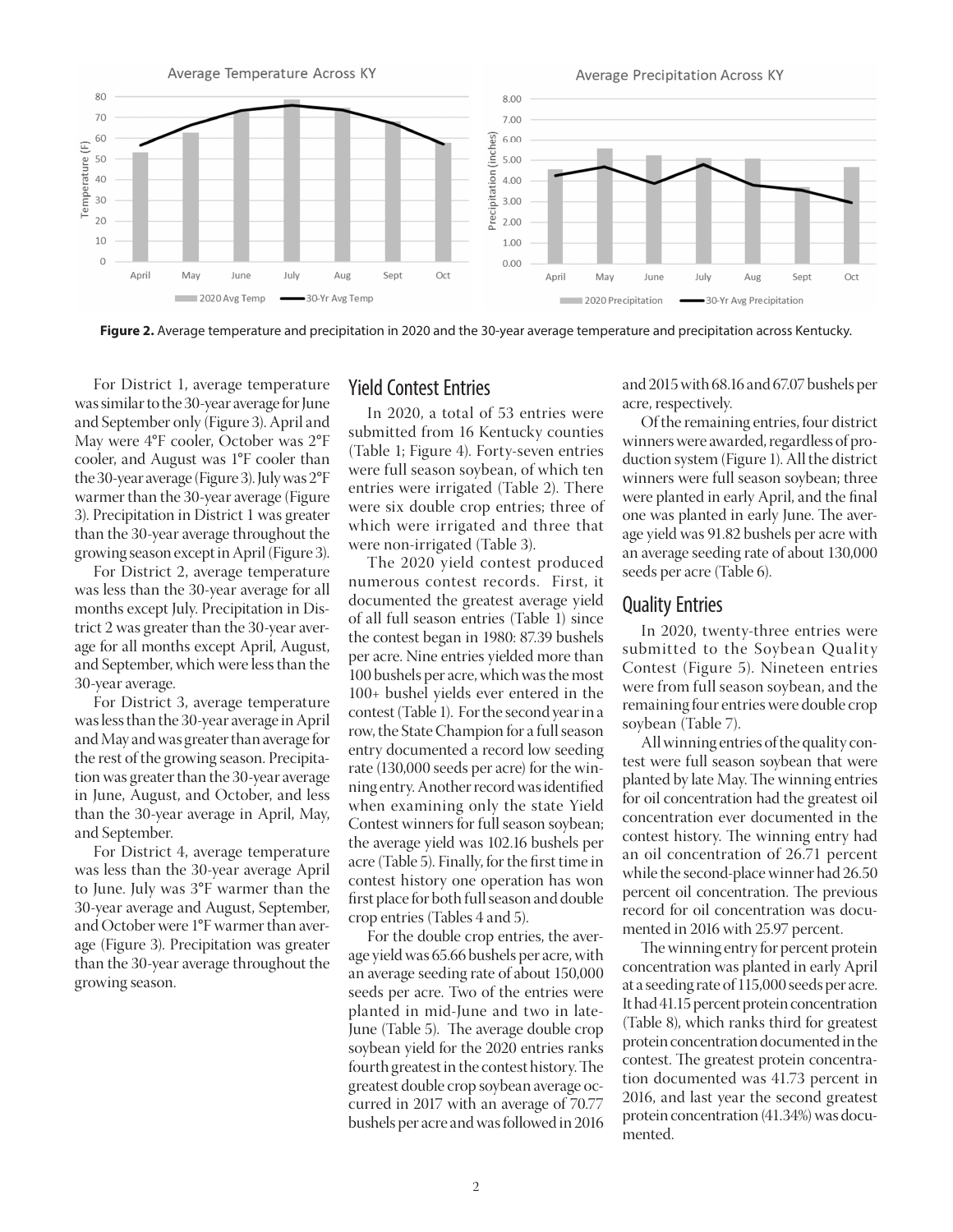















**Figure 3.** Average temperature and precipitation in 2020 and the 30-year average temperature and precipitation by district across Kentucky.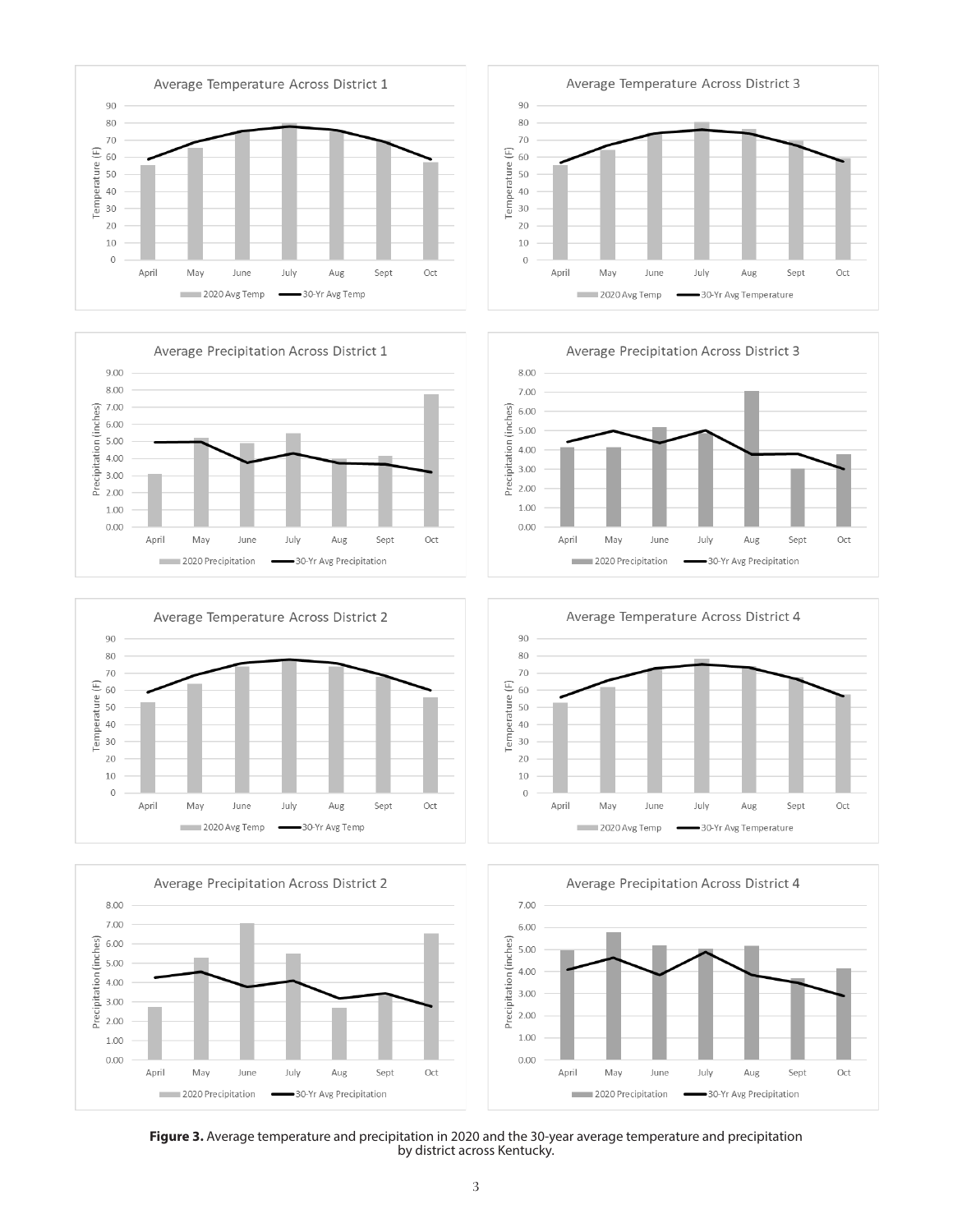

**Figure 4.** Number of soybean yield contest entries submitted in the 2020 Soybean Yield Production contest. Winning irrigated and non-irrigated entries were both submitted from Daviess County.



**Figure 5.** Counties and number of entries submitted to the 2020 Soybean Quality Contest.

#### **Acknowledgements**

The yield and quality contests are jointly sponsored by the University of Kentucky Cooperative Extension Service, the Kentucky Soybean Association with support from the Kentucky Soybean Promotion Board and participating agribusinesses related to soybean production. In 2020, the agribusinesses that supported the contests were AgriGold,

Beck's, Channel Seed, DeKalb Asgrow, FMC, NK, Pioneer, and Stine.

Weather data were obtained from the University of Kentucky Ag Weather Center (http://weather.uky.edu/ky/data. php#KY\_Climate\_Data). Weather stations included for District 1 are Mayfield, Paducah, and Princeton; District 2 is Henderson; District 3 are Bowling Green and Glasgow; and District 4 are Bardstown, Berea, Buckhorn Lake, Campbellsville,

Covington, Cumberland Gap, Dixon Dam, Grayson, Hardinsburg, Jackson, Lexington, London, Louisville, Nolin Lake, Quicksand, Somerset, Spindletop, and Williamstown.

#### **Contact**

Dr. Carrie Knott PO Box 469 348 University Drive Princeton, KY 42445 859-562-1320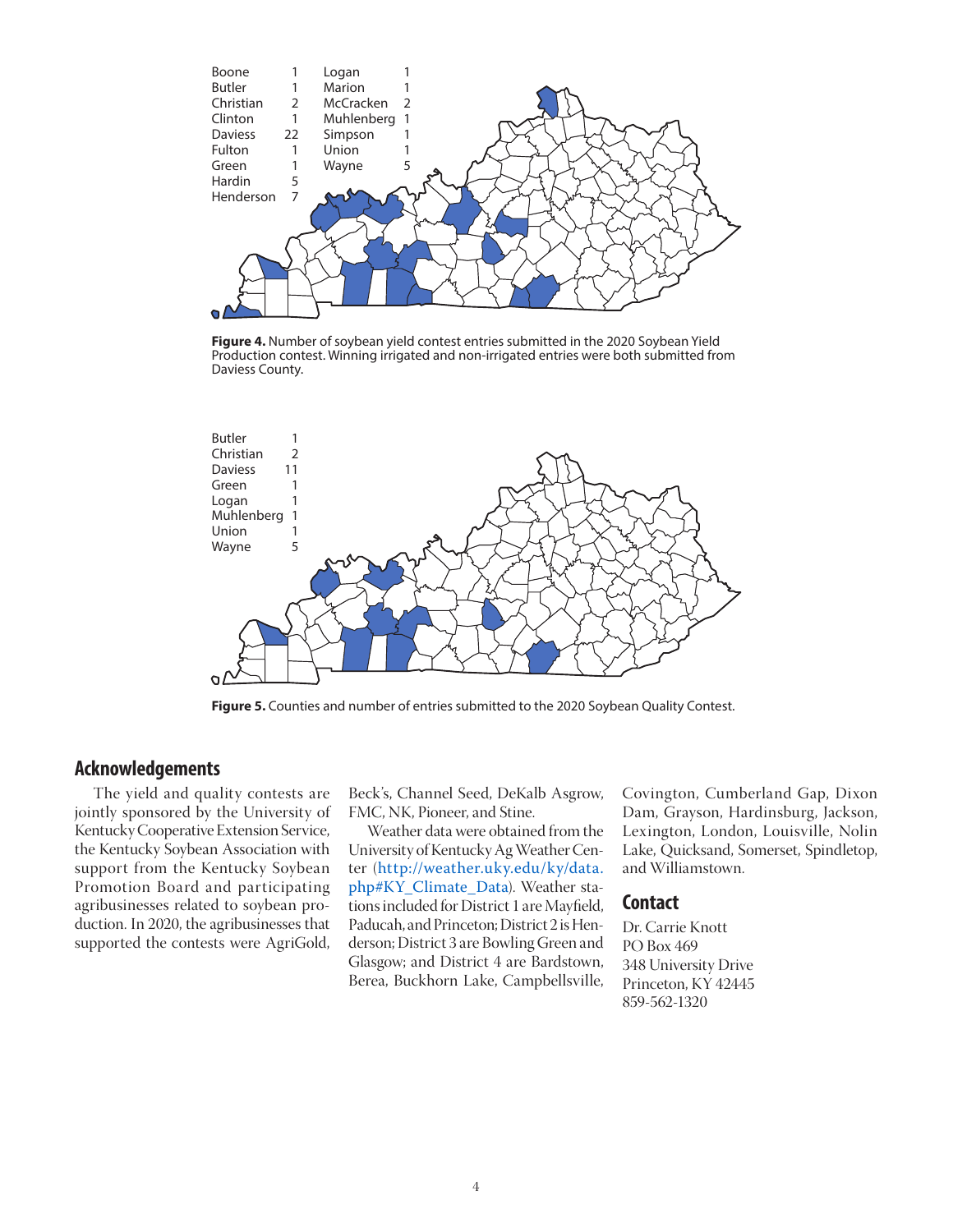|              |                    | Eliti y Sublilitted to the 2020 Soybeall Tield Contest. |                   |                |                |                      | Yield  |
|--------------|--------------------|---------------------------------------------------------|-------------------|----------------|----------------|----------------------|--------|
| <b>Entry</b> | <b>Category</b>    | Grower/Farm                                             | <b>Irrigation</b> | County         | <b>Company</b> | <b>Brand/Variety</b> | (bu/A) |
| 1.           | <b>Full Season</b> | <b>Ken-Maur Farms</b>                                   | Irrigated         | <b>Daviess</b> | AgriGold       | G3722RX              | 106.51 |
| 2.           | <b>Full Season</b> | Goetz Brothers Farm                                     | Non-Irrigated     | Daviess        | AgriGold       | G3520RX              | 103.47 |
| 3.           | <b>Full Season</b> | Phillip Meredith                                        | Non-Irrigated     | Henderson      | AgriGold       | G3520RX              | 103.13 |
| 4.           | <b>Full Season</b> | Lea Meredith                                            | Irrigated         | Henderson      | Beck's         | rMG3.7               | 102.05 |
| 5.           | <b>Full Season</b> | <b>Knott Farms</b>                                      | Non-Irrigated     | <b>Daviess</b> | AgriGold       | G3520RX              | 101.90 |
| 6.           | <b>Full Season</b> | <b>Fischer CrossCreek Farms</b>                         | Non-Irrigated     | Daviess        | Pioneer        | P36A83X              | 101.05 |
| 7.           | <b>Full Season</b> | <b>Meredith Farms</b>                                   | Non-Irrigated     | Henderson      | Pioneer        | rMG3.6               | 100.57 |
| 8.           | <b>Full Season</b> | Lea Meredith                                            | Irrigated         | Henderson      | AgriGold       | G3722RX              | 100.45 |
| 9.           | <b>Full Season</b> | <b>Flatlick Grain Farms</b>                             | Non-Irrigated     | Daviess        | AgriGold       | G3520RX              | 100.05 |
| 10.          | <b>Full Season</b> | O'Bryan Grain Farms                                     | Non-Irrigated     | Daviess        | Pioneer        | P36A83X              | 98.72  |
| 11.          | <b>Full Season</b> | Phillip Meredith                                        | Irrigated         | Henderson      | AgriGold       | G3520RX              | 98.30  |
| 12.          | <b>Full Season</b> | Goetz Brothers Farm                                     | Non-Irrigated     | Daviess        | Asgrow         | AG36X6               | 98.23  |
| 13.          | <b>Full Season</b> | Lea Meredith                                            | Irrigated         | Henderson      | Pioneer        | rMG4.6               | 97.84  |
| 14.          | <b>Full Season</b> | <b>Knott Farms</b>                                      | Non-Irrigated     | Daviess        | AgriGold       | G3722RX              | 96.10  |
| 15.          | Full Season        | Phillip Meredith                                        | Irrigated         | Henderson      | Pioneer        | rMG3.6               | 95.54  |
| 16.          | <b>Full Season</b> | Drew Langley                                            | Irrigated         | Hardin         | Asgrow         | AG43X0               | 95.53  |
| 17.          | Full Season        | <b>Tanner Stroup</b>                                    | Non-Irrigated     | Daviess        | Croplan        | CP3850X              | 93.81  |
| 18.          | <b>Full Season</b> | <b>Sparks Farms</b>                                     | Non-Irrigated     | Daviess        | Asgrow         | AG36X6               | 91.61  |
| 19.          | <b>Full Season</b> | <b>Tanner Stroup</b>                                    | Non-Irrigated     | Daviess        | Croplan        | CP3850X              | 90.56  |
| 20.          | <b>Full Season</b> | <b>Schwenke Brothers Farms</b>                          | Irrigated         | Boone          | Pioneer        | P38A49L              | 90.10  |
| 21.          | <b>Full Season</b> | Old Lydanne Farms                                       | Non-Irrigated     | Daviess        | NK             | S39-E3               | 89.01  |
| 22.          | Full Season        | <b>Rice Farms</b>                                       | Non-Irrigated     | <b>Butler</b>  | AgriGold       | G2900RX              | 88.73  |
| 23.          | Full Season        | <b>Flatlick Grain Farms</b>                             | Non-Irrigated     | Daviess        | DynaGro        | S48XT56              | 88.33  |
| 24.          | <b>Full Season</b> | <b>Hancock Family Farms</b>                             | Non-Irrigated     | Fulton         | Asgrow         | AG48X9               | 86.56  |
| 25.          | <b>Full Season</b> | PPJ Thompson Farms                                      | Non-Irrigated     | Daviess        | Stewart        | 4228R2X              | 86.15  |
| 26.          | <b>Full Season</b> | Josh Simpson                                            | Non-Irrigated     | Wayne          | Beck's         | 4991X2               | 85.82  |
| 27.          | Full Season        | Ken-Maur Farms                                          | Irrigated         | Daviess        | AgriGold       | G3722RX              | 85.76  |
| 28.          | <b>Full Season</b> | Gough Farms                                             | Non-Irrigated     | McCracken      | Asgrow         | AG48X9               | 84.74  |
| 29.          | <b>Full Season</b> | S&P Farms                                               | Non-Irrigated     | Union          | DynaGro        | S3305N               | 84.39  |
| 30.          | <b>Full Season</b> | <b>Mark Thomas</b>                                      | Non-Irrigated     | Hardin         | AgriGold       | G3722RX              | 84.05  |
| 31.          | <b>Full Season</b> | Ken-Maur Farms                                          | Irrigated         | Daviess        | AgriGold       | G3722RX              | 83.94  |
| 32.          | <b>Full Season</b> | Darrell Hagan                                           | Non-Irrigated     | <b>Daviess</b> | Croplan        | CP3360X              | 83.77  |
| 33.          | <b>Full Season</b> | PPJ Thompson Farms                                      | Non-Irrigated     | Daviess        | Pioneer        | 39A58X               | 83.68  |
| 34.          | <b>Full Season</b> | <b>Cole Hamilton Farms</b>                              | Non-Irrigated     | Daviess        | NK             | S37-A4X              | 83.30  |
| 35.          | <b>Full Season</b> | Tim and Jesse Horn                                      | Non-Irrigated     | Daviess        | Beck's         | 3789X2               | 82.61  |
| 36.          | <b>Full Season</b> | Drew Langley                                            | Non-Irrigated     | Hardin         | Pioneer        | P42A96X              | 81.33  |
| 37.          | <b>Full Season</b> | <b>Mark Thomas</b>                                      | Non-Irrigated     | Hardin         | AgriGold       | G3722RX              | 81.06  |
| 38.          | <b>Full Season</b> | <b>Summers Farms</b>                                    | Non-Irrigated     | Simpson        | Beck's         | 4991X2               | 79.65  |
| 39.          | Full Season        | Goetz Brothers Farm                                     | Non-Irrigated     | Daviess        | Asgrow         | 42X9                 | 79.53  |
| 40.          | Full Season        | Paul Howlett                                            | Irrigated         | Hardin         | Asgrow         | AG46X6               | 76.97  |
| 41.          | <b>Full Season</b> | Donald Poore                                            | Non-Irrigated     | Clinton        | Beck's         | 4991X2               | 76.39  |
| 42.          | <b>Full Season</b> | <b>CKC Farms</b>                                        | Non-Irrigated     | Green          | Pioneer        | P42A96X              | 72.81  |
| 43.          | <b>Full Season</b> | Petrie Farms                                            | Non-Irrigated     | Muhlenberg     | Pioneer        | P48A60X              | 71.90  |
| 44.          | Double Crop        | <b>Folz Farms</b>                                       | Irrigated         | Christian      | Beck's         | 4991X2               | 70.04  |
| 45.          | Double Crop        | Armistead Farms                                         | Irrigated         | Logan          | Beck's         | BCS4601XF20          | 68.40  |
| 46.          | Double Crop        | Folz Farms                                              | Non-Irrigated     | Christian      | Beck's         | 4991X2               | 66.86  |
| 47.          | <b>Full Season</b> | James Sexton                                            | Non-Irrigated     | Wayne          | LG Seeds       | C2888RX              | 65.73  |
| 48.          | <b>Full Season</b> | Gough Farms                                             | Non-Irrigated     | McCracken      | Asgrow         | AG48X9               | 64.77  |
| 49.          | <b>Full Season</b> | James Sexton                                            | Non-Irrigated     | Wayne          | LG Seeds       | C4845RX              | 64.43  |
| 50.          | Double Crop        | Peterson Farms                                          | Irrigated         | Marion         | Stine          | 39K02                | 63.80  |
| 51.          | Full Season        | Josh Simpson                                            | Non-Irrigated     | Wayne          | Beck's         | 4669X2               | 63.23  |
| 52.          | <b>Full Season</b> | <b>Thomas Kelsay</b>                                    | Non-Irrigated     | Wayne          | Beck's         | 4664FP               | 62.80  |
| 53.          | Double Crop        | PPJ Thompson Farms                                      | Non-Irrigated     | Daviess        | Pioneer        | P42A96X              | 45.36  |

**Table 1. The category, grower/farm, whether the entry was irrigated or not, the county, cultivar information and yield for each entry submitted to the 2020 Soybean Yield Contest.**

**Overall Contest Average 76.53**

**Full-Season (Division I) Average 87.39**

**Double-Crop (Division II) Average 65.66**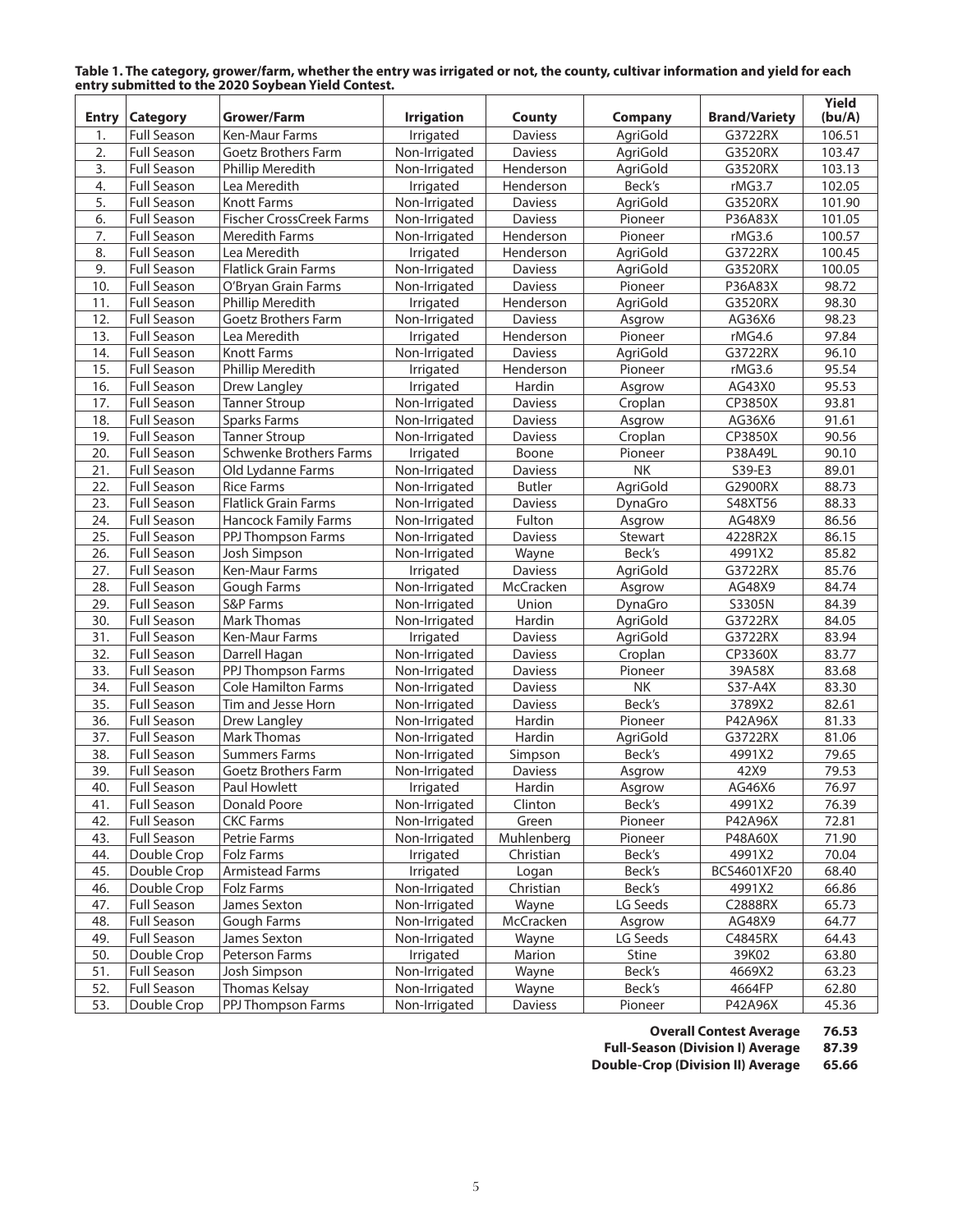#### **Table 2. A summary of all production practices for the 47 full season yield contest entries.**

|                             |                                |                         |                         | <b>Division I-Irrigated</b> |              |                                  |                | <b>Division I-Non-Irrigated</b> |                         |                     |
|-----------------------------|--------------------------------|-------------------------|-------------------------|-----------------------------|--------------|----------------------------------|----------------|---------------------------------|-------------------------|---------------------|
|                             |                                |                         |                         |                             |              | <b>Bushels/A</b>                 |                |                                 |                         |                     |
|                             |                                | 100                     | 90                      | 80                          | 70           | 100                              | 90             | 80                              | 70                      | <b>Participants</b> |
|                             |                                |                         |                         |                             |              | <b>Entries for each Practice</b> |                |                                 |                         |                     |
| <b>Production Practices</b> |                                | $\overline{\mathbf{3}}$ | 5                       | $\overline{2}$              | $\mathbf{1}$ | 6                                | 6              | 15                              | $\overline{\mathbf{3}}$ | 5 <sup>5</sup>      |
| Average Yield (bu/A)        |                                | 103.00                  | 95.46                   | 84.85                       | 76.97        | 101.69                           | 94.84          | 84.90                           | 74.79                   | 64.19               |
| Seed                        | AgriGold                       | $\overline{2}$          | 1                       | $\overline{2}$              |              | $\overline{4}$                   | 1              | 3                               |                         |                     |
| Company                     | Asgrow                         |                         | $\mathbf{1}$            |                             | $\mathbf{1}$ |                                  | $\overline{2}$ | $\overline{2}$                  |                         | $\mathbf{1}$        |
|                             | Beck's                         | $\overline{1}$          |                         |                             |              |                                  |                | $\overline{2}$                  | $\mathbf{1}$            | $\overline{2}$      |
|                             | Croplan                        |                         |                         |                             |              |                                  | $\overline{2}$ | $\mathbf{1}$                    |                         |                     |
|                             | DynaGro                        |                         |                         |                             |              |                                  |                | $\overline{2}$                  |                         |                     |
|                             | LG Seeds                       |                         |                         |                             |              |                                  |                |                                 |                         | $\mathbf 2$         |
|                             | <b>ΝK</b>                      |                         |                         |                             |              |                                  |                | $\overline{2}$                  |                         |                     |
|                             |                                |                         | $\overline{3}$          |                             |              |                                  |                | $\overline{2}$                  | $\overline{2}$          |                     |
|                             | Pioneer                        |                         |                         |                             |              | $\overline{2}$                   | $\mathbf{1}$   | $\mathbf{1}$                    |                         |                     |
|                             | Stewart                        |                         |                         |                             |              |                                  |                |                                 |                         |                     |
| Herbicide<br>Tolerance      | Roundup Ready 2 Yield          | $\mathbf{1}$            |                         |                             |              | $\overline{2}$                   | $\mathbf{1}$   | $\mathbf{1}$                    |                         |                     |
| Technology                  | DuPont STS                     | $\mathbf{1}$            |                         | $\overline{2}$              |              |                                  |                |                                 |                         |                     |
|                             | Roundup Ready 2 Xtend          | $\overline{2}$          | $\overline{3}$          | $\overline{2}$              | $\mathbf{1}$ | $\overline{4}$                   | 5              | 12                              | $\overline{3}$          | $\overline{4}$      |
|                             | Liberty Link                   |                         | $\overline{2}$          |                             |              |                                  |                |                                 |                         | $\mathbf{1}$        |
|                             | GT <sub>27</sub>               |                         |                         |                             |              |                                  |                |                                 |                         | $\mathbf{1}$        |
|                             | Enlist                         |                         |                         |                             |              |                                  |                | $\mathbf{1}$                    |                         |                     |
|                             | None                           |                         |                         |                             |              |                                  |                | $\mathbf{1}$                    |                         |                     |
| Seed                        | Acceleron                      |                         |                         |                             |              |                                  | $\mathbf{1}$   | $\mathbf{1}$                    |                         |                     |
| Treatment                   | Agrishield Max                 | $\overline{1}$          | $\mathbf{1}$            | $\overline{2}$              |              | $\mathbf{1}$                     |                |                                 |                         |                     |
|                             | Apron Maxx                     |                         | $\mathbf{1}$            |                             |              |                                  |                | $\mathbf{1}$                    |                         |                     |
|                             | Escalate                       | $\mathbf{1}$            |                         |                             |              |                                  |                |                                 | $\mathbf{1}$            |                     |
|                             | Escalate SDS+                  |                         |                         |                             |              |                                  |                | $\mathbf{1}$                    |                         |                     |
|                             | <b>Equity VIP</b>              |                         |                         |                             |              |                                  |                | $\overline{2}$                  |                         | $\mathbf{1}$        |
|                             | Pioneer Premium                |                         | $\mathbf{1}$            |                             |              | $\overline{2}$                   |                |                                 |                         |                     |
|                             | Warden CS, Saltro              |                         |                         |                             |              |                                  | $\overline{2}$ |                                 |                         |                     |
|                             | Product Not Stated             |                         | $\overline{2}$          |                             | $\mathbf{1}$ | $\overline{2}$                   | $\overline{2}$ | $\overline{7}$                  | $\mathbf{1}$            | $\overline{4}$      |
|                             | Seed Inoculant                 |                         |                         |                             |              |                                  |                |                                 |                         |                     |
|                             | Dyna-Start PBC                 |                         |                         |                             |              |                                  |                | $\mathbf{1}$                    |                         |                     |
|                             | Environoc 401                  |                         | $\overline{2}$          |                             |              | $\mathbf{1}$                     |                |                                 |                         |                     |
|                             | Graph-Ex                       |                         |                         |                             |              |                                  |                | $\mathbf{1}$                    |                         |                     |
|                             | TerraMax Dry                   |                         |                         |                             |              |                                  |                |                                 |                         | $\mathbf 2$         |
|                             | Product Not Stated             |                         | $\mathbf{1}$            | $\overline{2}$              | $\mathbf{1}$ |                                  | $\mathbf{1}$   | 5                               | $\overline{2}$          | $\overline{2}$      |
| In-Furrow                   | EnzUp                          | $\mathbf{1}$            |                         |                             |              |                                  |                |                                 |                         |                     |
| Treatment                   | Priaxor (2 oz), Radiate (3 oz) |                         |                         |                             |              |                                  |                | $\mathbf{1}$                    |                         |                     |
| Foliar                      |                                |                         |                         |                             |              |                                  |                |                                 |                         |                     |
| Insecticide                 | Endigo                         | $\overline{2}$          | $\overline{\mathbf{3}}$ |                             |              | $\overline{2}$                   |                |                                 |                         |                     |
|                             | Hero                           |                         |                         |                             | $\mathbf{1}$ | $\mathbf{1}$                     | $\overline{2}$ | 5                               |                         |                     |
|                             | Tombstone                      |                         |                         |                             |              |                                  | $\mathbf{1}$   | $\overline{2}$                  |                         | $\mathbf{1}$        |
| Foliar<br>Fungicide         | Fortix                         |                         |                         |                             |              |                                  |                | $\mathbf{1}$                    |                         | $\mathbf{1}$        |
|                             | Lucento                        |                         |                         |                             |              |                                  |                | $\mathbf{1}$                    |                         |                     |
|                             | Miravis Top                    | $\overline{2}$          | $\overline{3}$          |                             |              | 4                                | $\overline{2}$ | 3                               |                         |                     |
|                             | Priaxor                        |                         |                         |                             |              | $\overline{2}$                   | $\mathbf{1}$   | $\mathbf{1}$                    |                         |                     |
|                             | Quadris Top SBX                |                         |                         |                             |              |                                  | $\mathbf{1}$   | $\mathbf{1}$                    |                         |                     |
| Herbicide                   | Pre+Post Emergence             |                         |                         |                             |              |                                  |                | $\mathbf{1}$                    |                         |                     |
| Tillage                     | No-Till                        |                         | $\mathbf{1}$            |                             | $\mathbf{1}$ |                                  | 3              | $\mathsf 9$                     | $\mathbf 2$             | $\overline{4}$      |
|                             | Tillage                        | $\overline{3}$          | $\overline{\mathbf{3}}$ | $\overline{2}$              |              | 5                                | 2              | $\overline{4}$                  | $\mathbf{1}$            | $\mathbf{1}$        |
|                             | Minimal Tillage                |                         | $\mathbf{1}$            |                             |              | $\mathbf{1}$                     | $\mathbf{1}$   | $\overline{2}$                  |                         |                     |
| Methods                     | <b>Spring Disc</b>             |                         |                         | $\overline{2}$              |              |                                  |                |                                 |                         |                     |
|                             | Spring Disc x 2                |                         |                         |                             |              | $\mathbf{1}$                     |                | $\mathbf{1}$                    |                         |                     |
|                             | Turbo Till                     |                         |                         |                             |              | $\mathbf{1}$                     |                |                                 |                         |                     |
|                             | <b>Vertical Tillage</b>        |                         | $\mathbf{1}$            |                             |              |                                  |                |                                 |                         |                     |
| Seeds/A                     | 100,000 to 125,000             |                         | $\mathbf{1}$            | $\overline{2}$              |              | $\mathbf{1}$                     | $\overline{2}$ | $\overline{2}$                  |                         |                     |
|                             | 126,000 to 150,000             | 3                       | $\overline{4}$          |                             | $\mathbf{1}$ | $\overline{4}$                   | 3              | 10                              | $\mathbf 2$             | $\mathbf 2$         |
|                             | 151,000 to 175,000             |                         |                         |                             |              | $\mathbf{1}$                     | $\mathbf{1}$   | $\overline{3}$                  |                         | $\mathbf{1}$        |
|                             | 176,000 to 200,000             |                         |                         |                             |              |                                  |                |                                 |                         | $\overline{2}$      |
|                             |                                |                         |                         |                             |              |                                  |                |                                 |                         |                     |

*continued*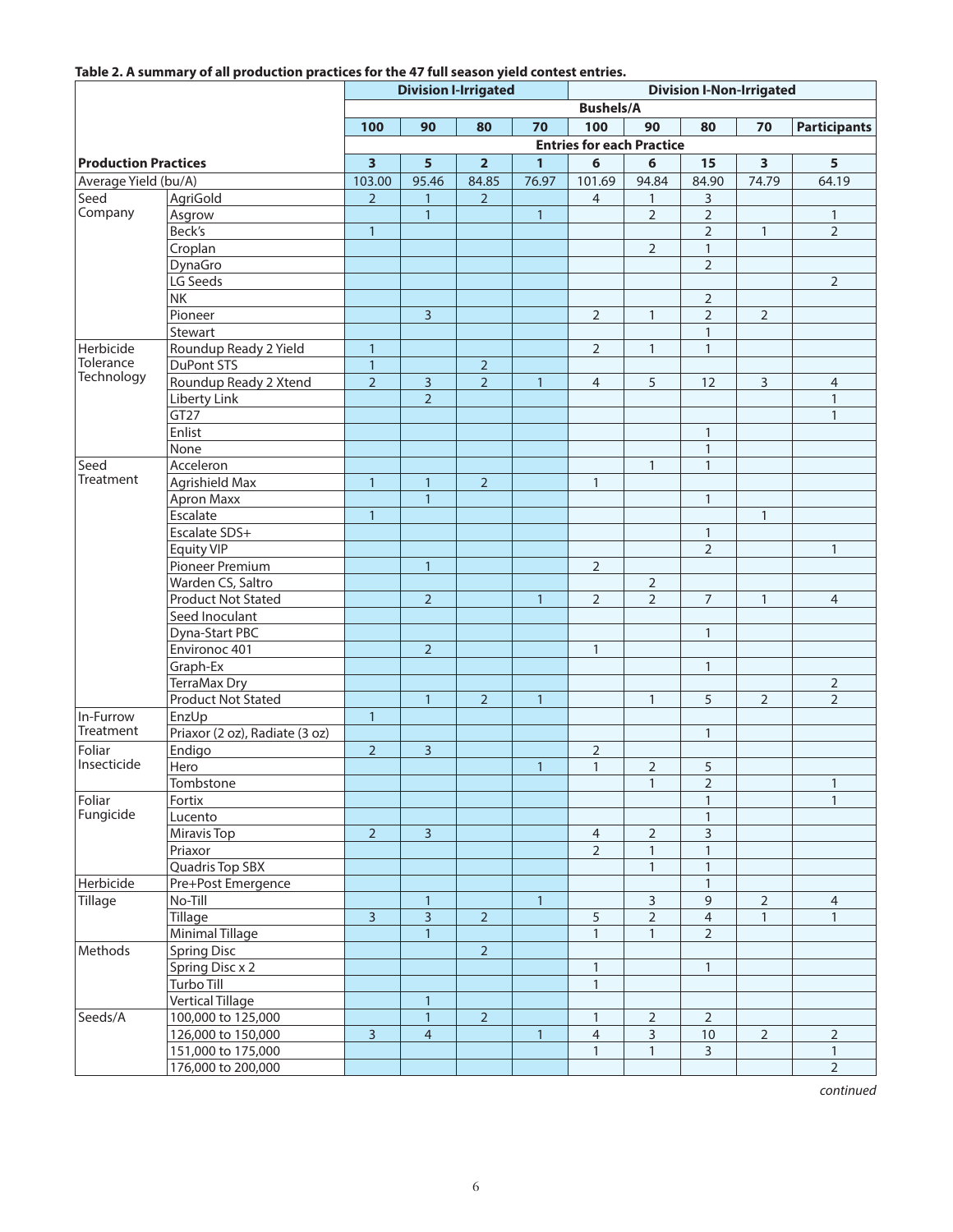#### **Table 2.** *continued*

|                             |                                    |                         |                         | <b>Division I-Irrigated</b> |              |                  |                                  | <b>Division I-Non-Irrigated</b> |                         |                         |
|-----------------------------|------------------------------------|-------------------------|-------------------------|-----------------------------|--------------|------------------|----------------------------------|---------------------------------|-------------------------|-------------------------|
|                             |                                    |                         |                         |                             |              | <b>Bushels/A</b> |                                  |                                 |                         |                         |
|                             |                                    | 100                     | 90                      | 80                          | 70           | 100              | 90                               | 80                              | 70                      | <b>Participants</b>     |
|                             |                                    |                         |                         |                             |              |                  | <b>Entries for each Practice</b> |                                 |                         |                         |
| <b>Production Practices</b> |                                    | $\overline{\mathbf{3}}$ | $\overline{\mathbf{5}}$ | $\overline{\mathbf{2}}$     | $\mathbf{1}$ | 6                | 6                                | 15                              | $\overline{\mathbf{3}}$ | $\overline{\mathbf{5}}$ |
| <b>Planting Date</b>        | Before April 20                    | $\overline{2}$          | $\overline{3}$          |                             |              | 5                | 6                                | 10                              | $\mathbf{1}$            |                         |
|                             | Apr 20-30                          |                         |                         | $\overline{2}$              |              |                  |                                  | $\mathbf{1}$                    |                         |                         |
|                             | May 1-10                           |                         |                         |                             | $\mathbf{1}$ |                  |                                  |                                 |                         | $\mathbf{1}$            |
|                             | May 11-20                          |                         | $\mathbf{1}$            |                             |              |                  |                                  | $\overline{2}$                  | $\overline{2}$          | $\overline{2}$          |
|                             | May 21-31                          | $\mathbf{1}$            |                         |                             |              | $\mathbf{1}$     |                                  | $\mathbf{1}$                    |                         | $\mathbf{1}$            |
|                             | June 1-10                          |                         | $\mathbf{1}$            |                             |              |                  |                                  | $\mathbf{1}$                    |                         | $\mathbf{1}$            |
| <b>Harvest Date</b>         | before Sept 14                     |                         |                         |                             |              |                  |                                  |                                 |                         |                         |
|                             | Sept 15-30                         | $\overline{2}$          | $\overline{2}$          |                             |              | 5                | $\mathbf 2$                      | 4                               |                         |                         |
|                             | Oct 1-15                           | $\overline{1}$          | $\overline{3}$          | $\overline{2}$              |              | $\mathbf{1}$     | $\overline{4}$                   | $\overline{7}$                  |                         | $\overline{2}$          |
|                             | Oct 16-31                          |                         |                         |                             |              |                  |                                  | 3                               |                         | $\mathbf{1}$            |
|                             | Nov 1-15                           |                         |                         |                             | $\mathbf{1}$ |                  |                                  | $\mathbf{1}$                    | $\sqrt{2}$              | $\overline{2}$          |
|                             | Nov 15+                            |                         |                         |                             |              |                  |                                  |                                 | $\mathbf{1}$            |                         |
| <b>Row Width</b>            | 7.5 inch                           |                         |                         |                             |              |                  |                                  | $\overline{2}$                  |                         |                         |
|                             | 15 inch                            | $\overline{3}$          | 5                       | $\overline{2}$              |              | 6                | 6                                | 12                              | 3                       | $\sqrt{5}$              |
|                             | 30 inch                            |                         |                         |                             |              |                  |                                  | $\mathbf{1}$                    |                         |                         |
| Irrigated                   | Yes                                | $\overline{3}$          | 5                       | $\overline{2}$              | $\mathbf{1}$ |                  |                                  |                                 |                         |                         |
|                             | No                                 |                         |                         |                             |              | 6                | 6                                | 15                              | 3                       | $\sqrt{5}$              |
| Nitrogen                    | None                               | $\mathbf{1}$            | $\mathbf{1}$            | $\overline{2}$              | $\mathbf{1}$ | $\mathbf{1}$     | 3                                | 11                              | $\mathbf{1}$            | $\overline{4}$          |
| Applied                     | 7.5 lbs/A                          |                         |                         |                             |              | $\mathbf{1}$     | $\mathbf{1}$                     |                                 |                         |                         |
|                             | 12 lbs/A                           |                         |                         |                             |              |                  |                                  | $\mathbf{1}$                    |                         |                         |
|                             | 18 lbs/A                           |                         | $\mathbf{1}$            |                             |              |                  |                                  |                                 | $\mathbf{1}$            |                         |
|                             | 27 lbs/A                           | $\overline{2}$          | $\overline{3}$          |                             |              | $\overline{2}$   |                                  |                                 |                         |                         |
|                             | 60 lbs/A                           |                         |                         |                             |              |                  |                                  |                                 | $\mathbf{1}$            |                         |
| $P_2O_5$ Applied            | None                               | $\mathbf{1}$            |                         | $\overline{2}$              |              |                  | $\mathbf{1}$                     | $\overline{7}$                  |                         | $\overline{4}$          |
|                             | 1 to 40 lbs/A                      |                         |                         |                             |              |                  |                                  | $\mathbf{1}$                    |                         |                         |
|                             | 41 to 80 lbs/A                     | $\overline{2}$          | $\overline{5}$          |                             | $\mathbf{1}$ | $\overline{4}$   | $\mathbf{1}$                     | 3                               | $\mathbf{1}$            |                         |
|                             | 81-120 lbs/A                       |                         |                         |                             |              |                  |                                  | $\overline{2}$                  |                         | $\mathbf{1}$            |
|                             | $>120$ lbs/A                       |                         |                         |                             |              |                  | $\overline{2}$                   |                                 | $\overline{2}$          |                         |
| Total K <sub>2</sub> O      | None                               | $\mathbf{1}$            |                         | $\overline{2}$              |              |                  | $\mathbf{1}$                     | 6                               |                         | $\overline{4}$          |
| (lbs/A)                     | 41 to 80 lbs/A                     |                         |                         |                             |              | $\mathbf{1}$     | 3                                | $\overline{4}$                  | $\mathbf{1}$            |                         |
|                             | 81-120 lbs/A                       | $\overline{2}$          | 5                       |                             |              | $\mathsf{3}$     |                                  | $\mathbf{1}$                    |                         |                         |
|                             | $>120$ lbs/A                       |                         |                         |                             | $\mathbf{1}$ |                  |                                  | $\mathbf{1}$                    | $\sqrt{2}$              |                         |
| Manure/Litter               | 2 tons chicken litter              |                         |                         |                             |              |                  |                                  |                                 |                         | $\overline{2}$          |
| Applied                     | 3 tons chicken litter              |                         |                         |                             |              |                  |                                  | $\overline{2}$                  |                         |                         |
|                             | 2 tons swine compost               |                         |                         |                             |              |                  | $\mathbf{1}$                     |                                 |                         |                         |
| Other                       | 16 oz Boron                        |                         |                         |                             |              |                  |                                  | $\mathbf{1}$                    |                         |                         |
| Fertilizer<br>Applied       | Nutrisync Boron                    |                         |                         |                             |              |                  |                                  | 1                               |                         | 1                       |
| Previous Crop               | Corn                               | $\overline{3}$          | $\overline{5}$          | $\overline{2}$              | $\mathbf{1}$ | 6                | 5                                | $\mathsf 9$                     | $\mathbf{1}$            | $\mathbf{3}$            |
|                             | Corn f.b. Cereal Rye Cover<br>Crop |                         |                         |                             |              |                  |                                  | $\mathbf{1}$                    |                         |                         |
|                             | Hemp                               |                         |                         |                             |              |                  |                                  | $\mathbf{1}$                    |                         |                         |
|                             | Silage Corn                        |                         |                         |                             |              |                  |                                  | $\mathbf{1}$                    |                         |                         |
|                             | Soybean                            |                         |                         |                             |              |                  |                                  | $\mathbf{1}$                    | $\mathbf{1}$            | $\overline{2}$          |
|                             | Tobacco                            |                         |                         |                             |              |                  |                                  | $\mathbf{1}$                    | $\overline{1}$          | $\overline{1}$          |
|                             | No Response                        |                         |                         |                             |              |                  | $\mathbf{1}$                     | $\mathbf{1}$                    |                         |                         |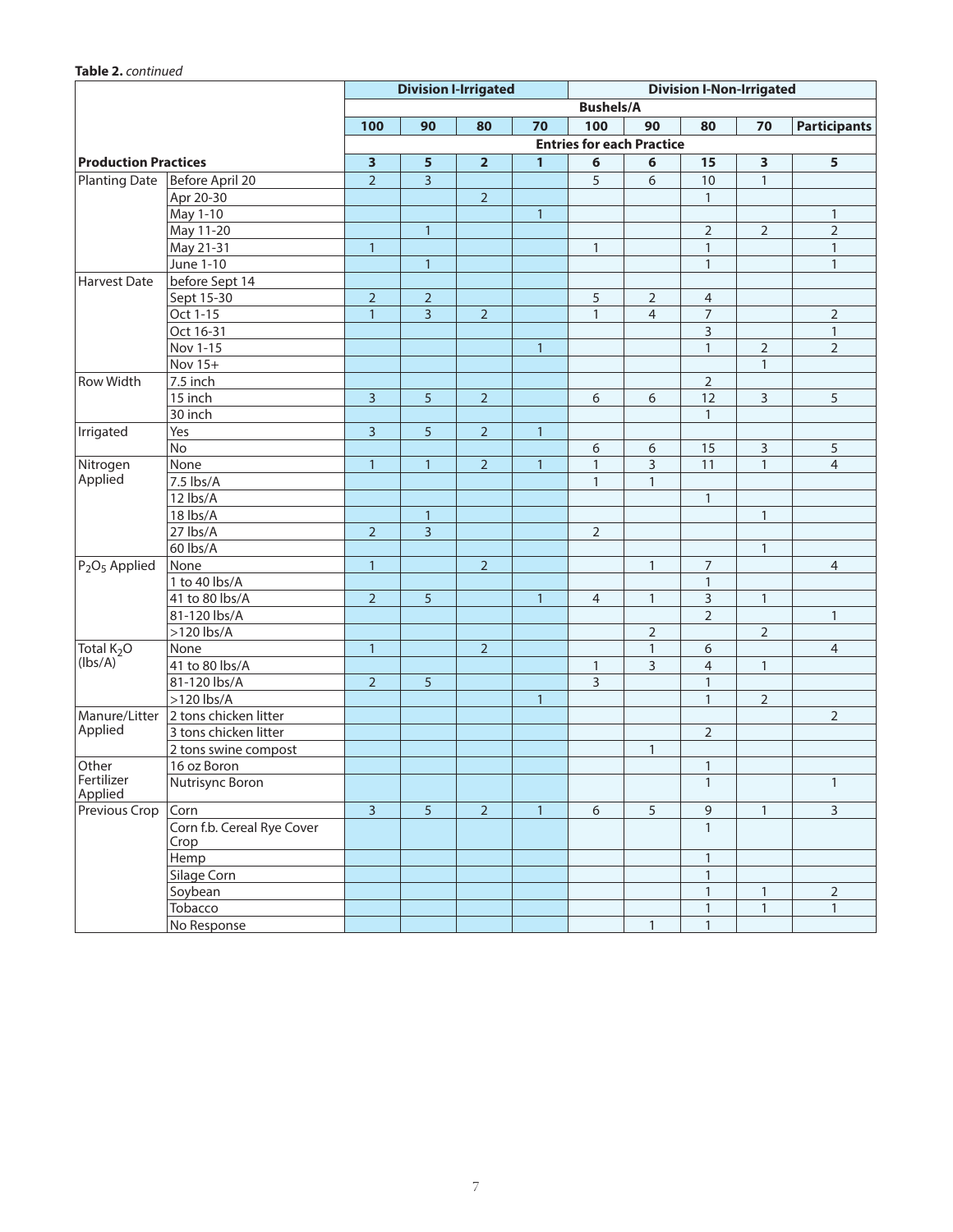**Table 3. A summary of all production practices for the 6 double crop yield contest entries.**

|                                       |                            | <b>Irrigated</b>      | <b>Division II</b>               | <b>Division II</b><br><b>Non-Irrigated</b> |                     |  |
|---------------------------------------|----------------------------|-----------------------|----------------------------------|--------------------------------------------|---------------------|--|
|                                       |                            |                       |                                  | <b>Bushels/A</b>                           |                     |  |
|                                       |                            | <b>70 Bushel Club</b> | <b>Participants</b>              | <b>70 Bushel Club</b>                      | <b>Participants</b> |  |
|                                       |                            |                       | <b>Entries for each Practice</b> |                                            |                     |  |
| <b>Production Practices</b>           |                            | $\mathbf{1}$          | $\overline{2}$                   | $\mathbf{1}$                               | $\overline{2}$      |  |
| Average Yield (bu/A)                  |                            | 70.04                 | 66.10                            | 79.53                                      | 56.11               |  |
| Company                               | Asgrow                     |                       |                                  | $\mathbf{1}$                               |                     |  |
|                                       | Beck's                     | $\mathbf{1}$          | $\mathbf{1}$                     |                                            | $\mathbf{1}$        |  |
|                                       | Pioneer                    |                       |                                  |                                            | $\mathbf{1}$        |  |
|                                       | Stine                      |                       | $\overline{1}$                   |                                            |                     |  |
| Herbicide Tolerance                   | Roundup Ready 2 Yield      |                       | $\mathbf{1}$                     |                                            |                     |  |
| Technology                            | DuPont STS                 |                       | $\mathbf{1}$                     |                                            |                     |  |
|                                       | Roundup Ready 2 Xtend      | $\mathbf{1}$          |                                  | $\mathbf{1}$                               | $\overline{2}$      |  |
| Seed Treatment                        | Apron Maxx, imidacloprid   |                       | $\overline{1}$                   |                                            |                     |  |
|                                       | Escalate                   | $\mathbf{1}$          |                                  |                                            | $\mathbf{1}$        |  |
|                                       | Saltro                     |                       |                                  | $\mathbf{1}$                               |                     |  |
|                                       | <b>Product Not Stated</b>  |                       | $\overline{1}$                   |                                            |                     |  |
| In-Furrow Treatment                   | 2.5 gal 3-18-18            |                       |                                  | $\mathbf{1}$                               |                     |  |
| Foliar Insecticide                    | Hero                       |                       | $\overline{1}$                   |                                            |                     |  |
|                                       | Lamcap                     | $\mathbf{1}$          | $\overline{1}$                   |                                            | $\mathbf{1}$        |  |
|                                       | Tombstone                  |                       |                                  | $\mathbf{1}$                               |                     |  |
| Foliar Fungicide                      | Miravis Top                |                       | $\overline{2}$                   |                                            |                     |  |
| Herbicide                             | Post-Emergence Only        | $\overline{1}$        |                                  | $\mathbf{1}$                               |                     |  |
|                                       | Pre+Post Emergence         |                       | $\overline{2}$                   |                                            | $\overline{2}$      |  |
| Tillage                               | No-Till                    | $\mathbf{1}$          | $\mathbf{1}$                     | $\mathbf{1}$                               | $\overline{2}$      |  |
|                                       | <b>Tillage</b>             |                       | $\overline{1}$                   |                                            |                     |  |
| Seeds/A                               | 126,000 to 150,000         | $\mathbf{1}$          | $\overline{1}$                   |                                            | $\mathbf{1}$        |  |
|                                       | 151,000 to 175,000         |                       |                                  | $\mathbf{1}$                               | $\mathbf{1}$        |  |
|                                       | 176,000 to 200,000         |                       | $\mathbf{1}$                     |                                            |                     |  |
| <b>Planting Date</b>                  | June 11-20                 | $\mathbf{1}$          | $\overline{2}$                   |                                            | $\mathbf{1}$        |  |
|                                       | June 21-30                 |                       |                                  | $\mathbf{1}$                               | $\mathbf{1}$        |  |
| Harvest Date                          | Oct 16-31                  |                       |                                  | $\mathbf{1}$                               |                     |  |
|                                       | Nov 1-15                   | $\mathbf{1}$          | $\mathbf{1}$                     |                                            | $\overline{2}$      |  |
|                                       | Nov 15+                    |                       | $\overline{1}$                   |                                            |                     |  |
| <b>Row Width</b>                      | 7.5 inch                   |                       | $\overline{1}$                   |                                            | $\mathbf{1}$        |  |
|                                       | 15 inch                    | $\mathbf{1}$          | $\mathbf{1}$                     | $\mathbf{1}$                               | $\mathbf{1}$        |  |
|                                       | 30 inch                    |                       |                                  |                                            |                     |  |
| Irrigated                             | Yes                        | $\mathbf{1}$          |                                  |                                            |                     |  |
|                                       | No                         |                       |                                  | $\mathbf{1}$                               | $\overline{2}$      |  |
| Nitrogen Applied                      | None                       |                       | $\mathbf{1}$                     |                                            | $\mathbf{1}$        |  |
|                                       | 7.5 lbs/A                  |                       |                                  |                                            |                     |  |
|                                       | 30 lbs/A                   |                       | $\mathbf{1}$                     |                                            |                     |  |
| P <sub>2</sub> O <sub>5</sub> Applied | None                       |                       | $\overline{1}$                   |                                            | $\mathbf{1}$        |  |
|                                       | 41 to 80 lbs/A             |                       |                                  | $\mathbf{1}$                               |                     |  |
|                                       | 81-120 lbs/A               | $\mathbf{1}$          | $\overline{1}$                   |                                            | $\mathbf{1}$        |  |
| Total K <sub>2</sub> O (lbs/A)        | None                       |                       | $\mathbf{1}$                     |                                            | $\mathbf{1}$        |  |
|                                       | 41 to 80 lbs/A             |                       | $\overline{1}$                   | $\mathbf{1}$                               |                     |  |
|                                       | 81-120 lbs/A               | $\mathbf{1}$          |                                  |                                            | $\mathbbm{1}$       |  |
| Other Fertilizer Applied              | Branch Manager Foliar Feed |                       | $\overline{1}$                   |                                            |                     |  |
| Previous Crop                         | Wheat                      | $\mathbf{1}$          | $\mathbf 2$                      | $\mathbf{1}$                               | $\overline{2}$      |  |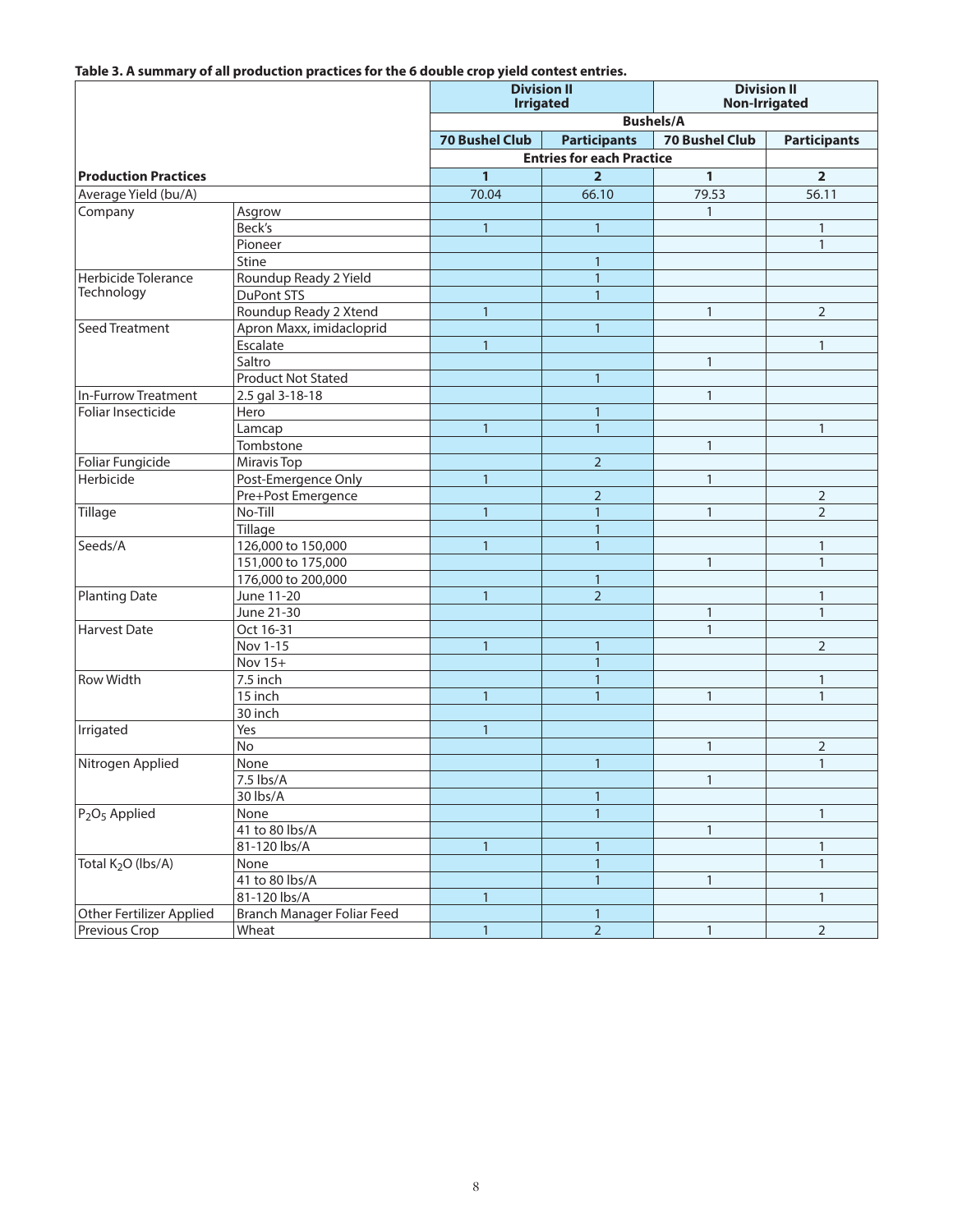| Table 4. All agronomic practices utilized to produce the state Yield Contest winning entries for irrigated and non-irrigated full |  |
|-----------------------------------------------------------------------------------------------------------------------------------|--|
| season sovbean in Kentucky in 2020.                                                                                               |  |

| <b>Production</b>                 | <b>Full Season-Irrigated</b>                |                       | <b>Full Season-Non-Irrigated</b>            |                                             |  |
|-----------------------------------|---------------------------------------------|-----------------------|---------------------------------------------|---------------------------------------------|--|
| <b>Practices</b>                  | <b>First Place</b>                          | <b>Second Place</b>   | <b>First Place</b>                          | <b>Second Place</b>                         |  |
| Grower/Farm                       | <b>Ken-Maur Farms</b>                       | <b>Drew Langley</b>   | <b>Goetz Brothers Farm</b>                  | <b>Phillip Meredith</b>                     |  |
| County                            | <b>Daviess</b>                              | <b>Hardin</b>         | <b>Daviess</b>                              | Henderson                                   |  |
| Company                           | AgriGold                                    | Asgrow                | AgriGold                                    | AgriGold                                    |  |
| <b>Brand</b>                      | G3722RX                                     | AG43X0                | G3520RX                                     | G3520RX                                     |  |
| Yield (bu/A)                      | 106.51                                      | 95.53                 | 103.47                                      | 103.13                                      |  |
| Tillage                           | Conventional                                | No-Till               | <b>Minimal Till</b>                         | Conventional                                |  |
| Soil Preparation                  | <b>Spring Chisel and Disc</b>               |                       | <b>Turbo Till</b>                           | Fall Chisel; Spring Field<br>Cultivator x 2 |  |
| <b>Planting Date</b>              | 5/28/2020                                   | 5/15/2020             | 5/22/2020                                   | 4/10/2020                                   |  |
| Row Width (in.)                   | 15                                          | 15                    | 15                                          | 15                                          |  |
| Seeds/A                           | 130,000                                     | 120,000               | 153,000                                     | 140,000                                     |  |
| Irrigated                         | yes                                         | yes                   | no                                          | no                                          |  |
| <b>Harvest Date</b>               | 10/6/2020                                   | 10/14/2020            | 10/2/2020                                   | 9/29/2020                                   |  |
| Previous Crop                     | Corn                                        | Corn                  | Corn                                        | Corn                                        |  |
| Total N (lbs/A)                   |                                             |                       | 7.5                                         | 27                                          |  |
| Total $P_2O_5$ (lbs/A)            |                                             | 70                    | 45                                          | 75                                          |  |
| Total K <sub>2</sub> O (lbs/A)    |                                             | 100                   | 45                                          | 102                                         |  |
| Seed Treatment                    |                                             | <b>Apron Maxx</b>     |                                             | AgriShield Max                              |  |
| <b>In-Furrow Treatment</b>        | EnzUp                                       |                       |                                             |                                             |  |
| Foliar Insecticide                | Lambda T-2                                  |                       | Hero                                        | Endigo                                      |  |
| Foliar Fungicide                  | Priaxor, propiconazole                      | Revytek               | Miravis Top                                 | Miravis Top                                 |  |
| Herbicide<br>Pre-Emergence        | Anthem Maxx, Ringside                       | Authority XL, Roundup | Roundup (32 oz), Zidua<br><b>PRO (6 oz)</b> | Canopy                                      |  |
| Herbicide<br>Post-Emergence       | clethodim, Zidua                            | Roundup               | Roundup (24 oz), Prefix<br>(32 oz)          | Fexapan, Ringside,<br><b>Buccaneer</b>      |  |
| Herbicide Tolerance<br>Technology | Roundup Ready 2 Xtend,<br><b>DuPont STS</b> | Roundup Ready 2 Xtend | Roundup Ready 2 Yield                       | Roundup Ready 2 Xtend                       |  |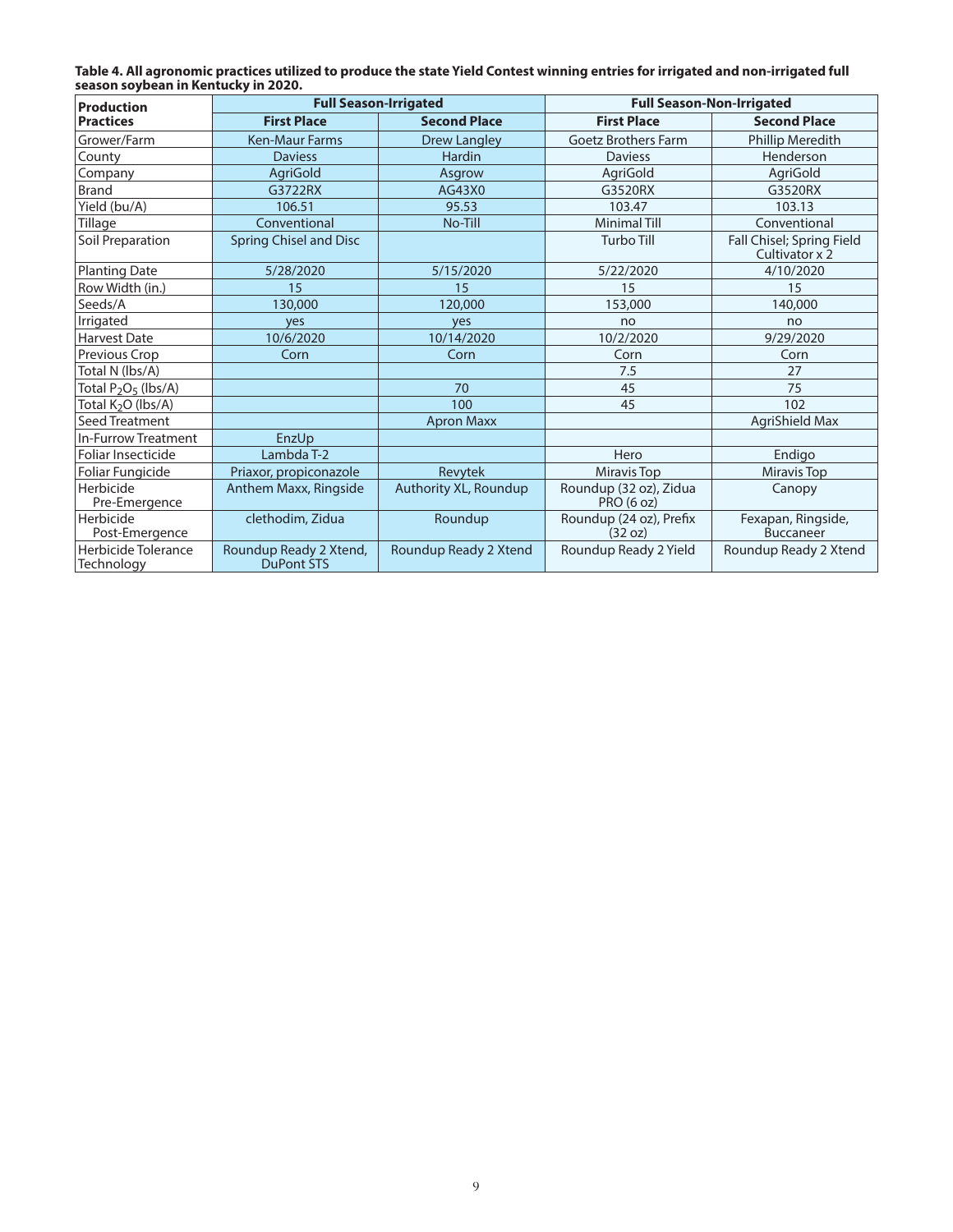| Table 5. All agronomic practices utilized to produce the state Yield Contest winning entries for irrigated and non-irrigated double |  |
|-------------------------------------------------------------------------------------------------------------------------------------|--|
| crop soybean in Kentucky in 2020.                                                                                                   |  |

| <b>Production</b>                 | <b>Double Crop-Irrigated</b> |                        | <b>Double Crop-Non-Irrigated</b> |                                     |  |
|-----------------------------------|------------------------------|------------------------|----------------------------------|-------------------------------------|--|
| <b>Practices</b>                  | <b>First Place</b>           | <b>Second Place</b>    | <b>First Place</b>               | <b>Second Place</b>                 |  |
| Grower/Farm                       | <b>Folz Farms</b>            | <b>Armistead Farms</b> | <b>Goetz Brothers Farm</b>       | PPJ Thompson Farms                  |  |
| County                            | Christian                    | Logan                  | <b>Daviess</b>                   | <b>Daviess</b>                      |  |
| Company                           | Beck's                       | Beck's                 | Asgrow                           | Pioneer                             |  |
| <b>Brand</b>                      | 4991X2                       | BCS4601XF20            | 42X9                             | P42A96X                             |  |
| Yield (bu/A)                      | 70.04                        | 68.40                  | 79.53                            | 45.36                               |  |
| Tillage                           | No-Till                      | No-Till                | No-Till                          | No-Till                             |  |
| Soil Preparation                  |                              |                        | Fall Disc x 2                    |                                     |  |
| <b>Planting Date</b>              | 6/15/2020                    | 6/17/2020              | 6/30/2020                        | 6/26/2020                           |  |
| Row Width (in.)                   | 15                           | 7.5                    | 15                               | 7.5                                 |  |
| Seeds/A                           | 145,000                      | 140,000                | 160,000                          | 160,000                             |  |
| Irrigated                         | yes                          | yes                    | no                               | no                                  |  |
| <b>Harvest Date</b>               | 11/9/2020                    | 11/7/2020              | 10/22/2020                       | 11/9/2020                           |  |
| Previous Crop                     | Wheat                        | Wheat                  | Wheat                            | Wheat                               |  |
| Total N (lbs/A)                   | 30                           | 30                     | 7.5                              |                                     |  |
| Total $P_2O_5$ (lbs/A)            | 90                           |                        | 45                               |                                     |  |
| Total K <sub>2</sub> O (Ibs/A)    | 90                           |                        | 45                               |                                     |  |
| Total Other (lbs/A)               | Sulfur 10#, Zinc 1#          |                        |                                  |                                     |  |
| Seed Treatment                    | <b>Escalate</b>              |                        | Saltro                           |                                     |  |
| <b>In-Furrow Treatment</b>        |                              |                        | 2.5 gal 3-18-18                  |                                     |  |
| Foliar Insecticide                | Lamcap                       | Lamcap                 | Tombstone                        |                                     |  |
| Foliar Fungicide                  | Priaxor, propiconazole       | <b>Miravis Top</b>     | Mirvas Top                       |                                     |  |
| Herbicide<br>Pre-Emergence        |                              | Roundup, Zidua PRO     |                                  |                                     |  |
| Herbicide<br>Post-Emergence       | Zidua, Buccaneer             | Liberty, Roundup       | Roundup (32 oz.)                 | Roundup (1 qt), Zidua PRO<br>(3 oz) |  |
| Herbicide Tolerance<br>Technology | Roundup Ready 2 Xtend        | Roundup Ready 2 Yield  | Roundup Ready 2 Xtend            | Roundup Ready 2 Xtend               |  |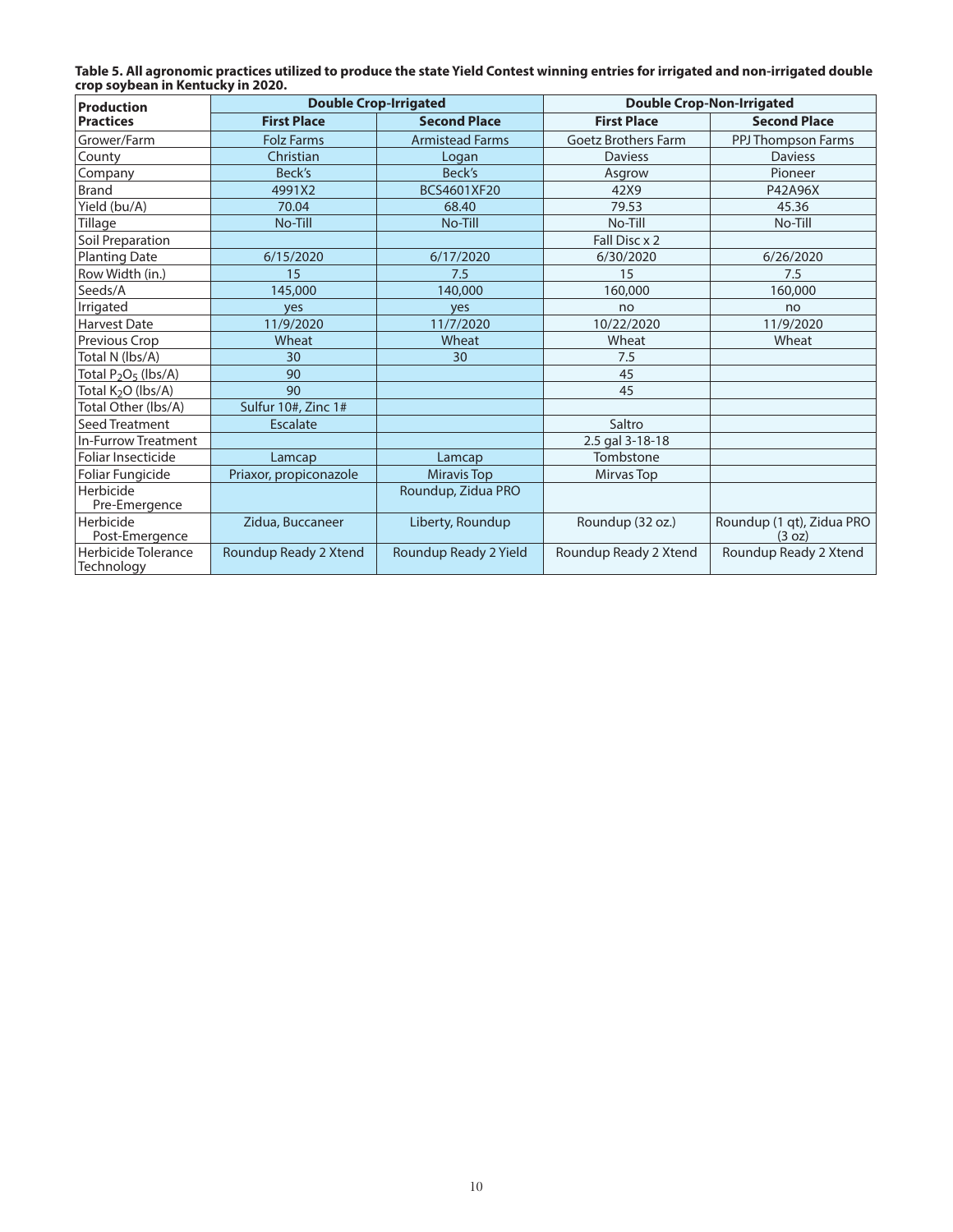| Table 6. All agronomic practices utilized to produce the district Yield Contest winning entries in Kentucky in 2020. |  |  |  |
|----------------------------------------------------------------------------------------------------------------------|--|--|--|
|                                                                                                                      |  |  |  |

| <b>Production</b>                 | <b>District</b>             |                            |                       |                                |  |  |  |
|-----------------------------------|-----------------------------|----------------------------|-----------------------|--------------------------------|--|--|--|
| <b>Practices</b>                  |                             | $\overline{\mathbf{2}}$    | 3                     | 4                              |  |  |  |
| Grower/Farm                       | <b>Hancock Family Farms</b> | <b>Knott Farms</b>         | <b>Rice Farms</b>     | <b>Schwenke Brothers Farms</b> |  |  |  |
| County                            | Fulton                      | <b>Daviess</b>             | <b>Butler</b>         | Boone                          |  |  |  |
| Company                           | Asgrow                      | AgriGold                   | AgriGold              | Pioneer                        |  |  |  |
| <b>Brand</b>                      | AG48X9                      | G3520RX                    | G2900RX               | P38A49L                        |  |  |  |
| Yield (bu/A)                      | 86.56                       | 101.90                     | 88.73                 | 90.10                          |  |  |  |
| Division                          | <b>Full Season</b>          | <b>Full Season</b>         | <b>Full Season</b>    | <b>Full Season</b>             |  |  |  |
|                                   | No-Till                     | Conventional               | No-Till               | <b>Minimal Till</b>            |  |  |  |
| Tillage                           |                             | <b>Spring Coulter Disc</b> |                       | <b>Vertical Tillage</b>        |  |  |  |
| <b>Planting Date</b>              | 4/10/2020                   | 4/6/2020                   | 4/8/2020              | 6/3/2020                       |  |  |  |
| Row Width (in.)                   | 30                          | 15                         | 15                    | 15                             |  |  |  |
| Seeds/A                           | 120,000                     | 115,000                    | 140,000               | 140,000                        |  |  |  |
| Irrigated                         | no                          | no                         | no                    | yes                            |  |  |  |
| <b>Harvest Date</b>               | 10/5/2020                   | 9/17/2020                  | 9/17/2020             | 10/13/2020                     |  |  |  |
| Previous Crop                     | Soybeans                    | Corn                       | Corn                  | Corn                           |  |  |  |
| Total N (lbs/A)                   |                             |                            |                       | 18                             |  |  |  |
| Total $P_2O_5$ (lbs/A)            |                             |                            |                       | 46                             |  |  |  |
| Total K <sub>2</sub> O (lbs/A)    |                             |                            |                       | 120                            |  |  |  |
| Seed Treatment                    | Acceleron                   |                            |                       | LumiGEN, PPST-20-20            |  |  |  |
| Foliar Insecticide                | Hero                        |                            | Hero                  | Endigo ZC                      |  |  |  |
| Foliar Fungicide                  | Lucento                     | Priaxor                    | Miravis Top           | Revytek                        |  |  |  |
| Herbicide<br>Pre-Emergence        | Dual                        | Roundup, Dicamba           |                       | Verdict                        |  |  |  |
| Herbicide<br>Post-Emergence       | Xtend, Anthem Maxx          | Roundup, Reflex, Zidua     | Tavium, glyphosate    | Liberty                        |  |  |  |
| Herbicide Tolerance<br>Technology | Roundup Ready 2 Xtend       | Roundup Ready 2 Xtend      | Roundup Ready 2 Xtend | Liberty Link                   |  |  |  |

**Table 7. The category, grower/farm, whether the entry was irrigated or not, county, cultivar information and percent oil and protein concentration for each entry submitted to the 2020 Soybean Quality Contest.**

|              |                    |                                 |                |                | Brand/         |       | <b>Percent</b> |
|--------------|--------------------|---------------------------------|----------------|----------------|----------------|-------|----------------|
| <b>Entry</b> | <b>Category</b>    | Grower/Farm                     | <b>County</b>  | <b>Company</b> | <b>Variety</b> | Oil   | <b>Protein</b> |
| 1.           | <b>Full Season</b> | <b>Rice Farms</b>               | <b>Butler</b>  | AgriGold       | G2900RX        | 25.40 | 36.93          |
| 2.           | Full Season        | PPJ Thompson Farms              | <b>Daviess</b> | Stewart        | 4228R2X        | 23.55 | 38.25          |
| 3.           | <b>Full Season</b> | PPJ Thompson Farms              | <b>Daviess</b> | Pioneer        | 39A58X         | 23.31 | 37.08          |
| 4.           | Full Season        | Ken-Maur Farms                  | <b>Daviess</b> | AgriGold       | G3722RX        | 25.36 | 37.58          |
| 5.           | <b>Full Season</b> | <b>Goetz Brothers Farm</b>      | <b>Daviess</b> | Asgrow         | AG36X6         | 25.88 | 37.88          |
| 6.           | Full Season        | <b>Goetz Brothers Farm</b>      | <b>Daviess</b> | AgriGold       | G3520RX        | 25.47 | 39.30          |
| 7.           | <b>Full Season</b> | <b>Knott Farms</b>              | <b>Daviess</b> | AgriGold       | G3722RX        | 24.08 | 40.52          |
| 8.           | Full Season        | <b>Knott Farms</b>              | <b>Daviess</b> | AgriGold       | G3520RX        | 23.41 | 41.15          |
| 9.           | <b>Full Season</b> | Tim and Jesse Horn              | <b>Daviess</b> | Beck's         | 3789X2         | 23.57 | 38.71          |
| 10.          | <b>Full Season</b> | <b>Fischer CrossCreek Farms</b> | <b>Daviess</b> | Pioneer        | P36A83X        | 24.29 | 36.66          |
| 11.          | Full Season        | <b>Flatlick Grain Farms</b>     | <b>Daviess</b> | DynaGro        | S48XT56        | 23.37 | 39.21          |
| 12.          | <b>Full Season</b> | James Sexton                    | Wayne          | LG Seeds       | C2888RX        | 25.14 | 38.02          |
| 13.          | <b>Full Season</b> | James Sexton                    | Wayne          | LG Seeds       | C4845RX        | 25.30 | 38.06          |
| 14.          | <b>Full Season</b> | Josh Simpson                    | Wayne          | Beck's         | 4991X2         | 24.59 | 38.98          |
| 15.          | Full Season        | Josh Simpson                    | Wayne          | Beck's         | 4669X2         | 22.84 | 40.64          |
| 16.          | <b>Full Season</b> | Thomas Kelsay                   | Wayne          | Beck's         | 4664FP         | 23.72 | 36.55          |
| 17.          | <b>Full Season</b> | <b>S&amp;P Farms</b>            | Union          | DynaGro        | S3305N         | 26.50 | 38.32          |
| 18.          | <b>Full Season</b> | <b>CKC Farms</b>                | Green          | Pioneer        | P42A96X        | 26.71 | 37.84          |
| 19.          | <b>Full Season</b> | Petrie Farms                    | Muhlenberg     | Pioneer        | P48A60X        | 25.24 | 36.86          |
| 20.          | Double Crop        | <b>Goetz Brothers Farm</b>      | <b>Daviess</b> | Asgrow         | 42X9           | 23.97 | 39.66          |
| 21.          | Double Crop        | Folz Farms                      | Christian      | Beck's         | 4991X2         | 23.15 | 38.04          |
| 22.          | Double Crop        | <b>Folz Farms</b>               | Christian      | Beck's         | 4991X2         | 24.28 | 38.25          |
| 23.          | Double Crop        | <b>Armistead Farms</b>          | Logan          | Beck's         | BCS4601XF20    | 23.18 | 38.29          |
|              |                    |                                 |                |                |                |       |                |

| Average of Entries  | 24.45 | 38.38 |
|---------------------|-------|-------|
| Full Season Average | 24.62 | 38.34 |
| Double Crop Average | 23.65 | 38.56 |